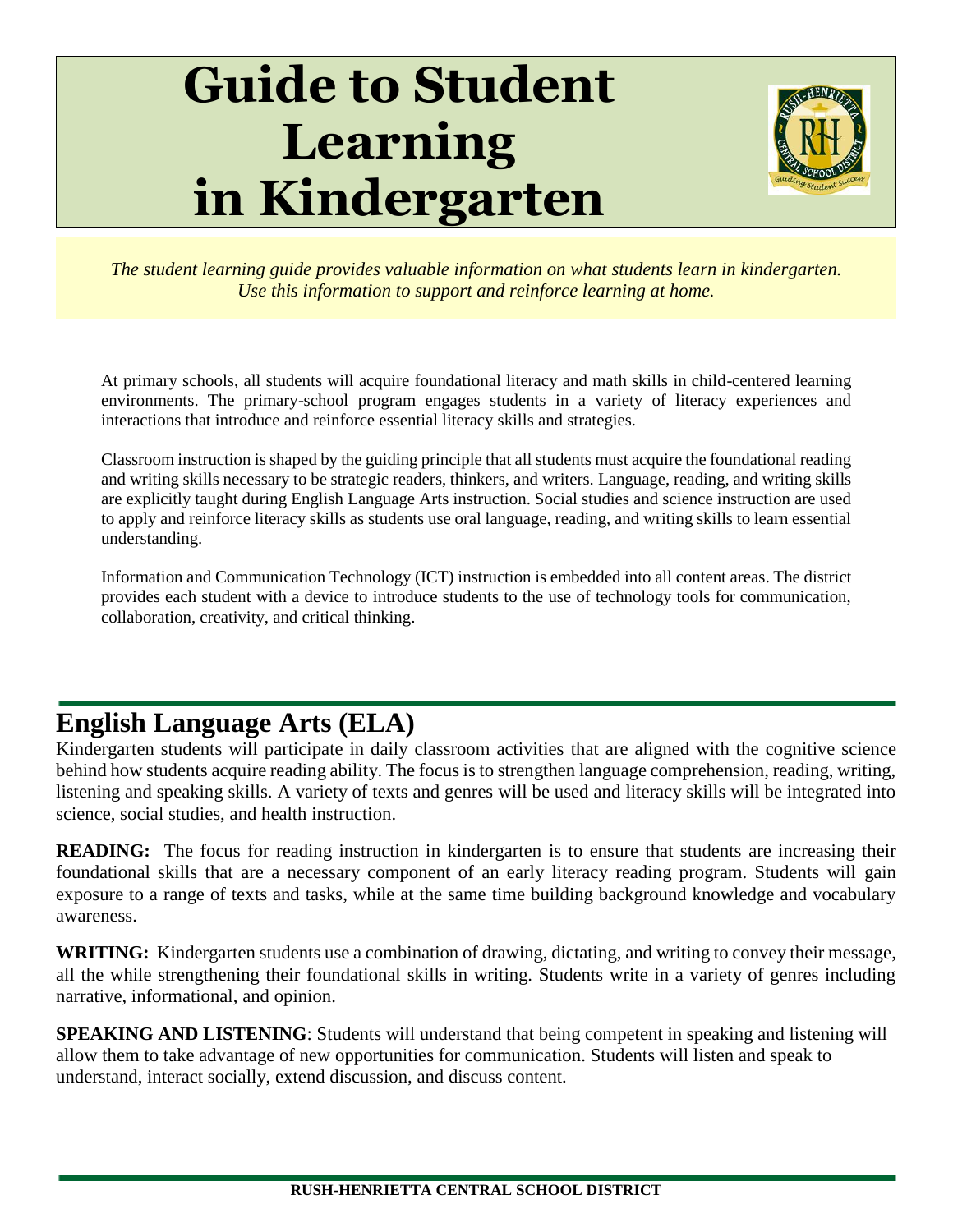# **Mathematics**

In kindergarten, students begin to develop their understanding of counting and numbers. Instructional time is focused on two critical areas that will enable students to:

#### **Represent and compare whole numbers, initially with sets of objects**

- Students use numbers, including written numerals, to represent quantities and to solve quantitative problems such as:
	- o counting objects in a set.
	- o counting out a given number of objects.
	- o comparing sets or numerals.
	- o modeling simple joining and separating situations with sets of objects, or eventually with equations such as  $5 + 2 = 7$  and  $7 - 2 = 5$ .
- Students choose, combine, and apply effective strategies for answering quantitative questions, including quickly recognizing the number of objects in a small set, counting and producing sets of given sizes, counting the number of objects when combining sets, or counting the number of objects that remain in a set after some are taken away.
- Students develop fluency in combinations to 5.

#### **Describe shapes and space**

- Students describe their physical world using geometric ideas (e.g., shape, orientation, spatial relations) and vocabulary.
- Students identify, name, and describe basic two-dimensional shapes, such as squares, triangles, circles, rectangles, and hexagons, presented in a variety of ways (e.g., with different sizes and orientations), as well as three-dimensional shapes such as cubes, cones, cylinders, and spheres.
- Students construct more complex shapes through the use of basic shapes and spatial reasoning to model objects in their environment.

## **Science**

In kindergarten, students begin to develop an understanding of the natural and designed world through exploration and investigation of life and physical sciences. Students will investigate answers to their own questions about the world by analyzing models, participating in investigations, and gathering evidence that can support their ideas and observations. Students will engage in a variety of hands-on activities to deepen their understanding of the following scientific **core ideas**:

#### **Solids and liquids**

- Making observations
- Exploring the uses of solids and liquids

#### **Weather**

- Analyzing patterns of day and night
- Exploring the seasons

**Life Cycles**

• Observing the egg to chicken life cycle

**The crosscutting concepts** of patterns, cause and effect, and system models are identified as organizing concepts for the core ideas listed above. The kindergarten performance expectations rely heavily on students' abilities to utilize grade-appropriate **science and engineering practices**, such as asking questions, using models, and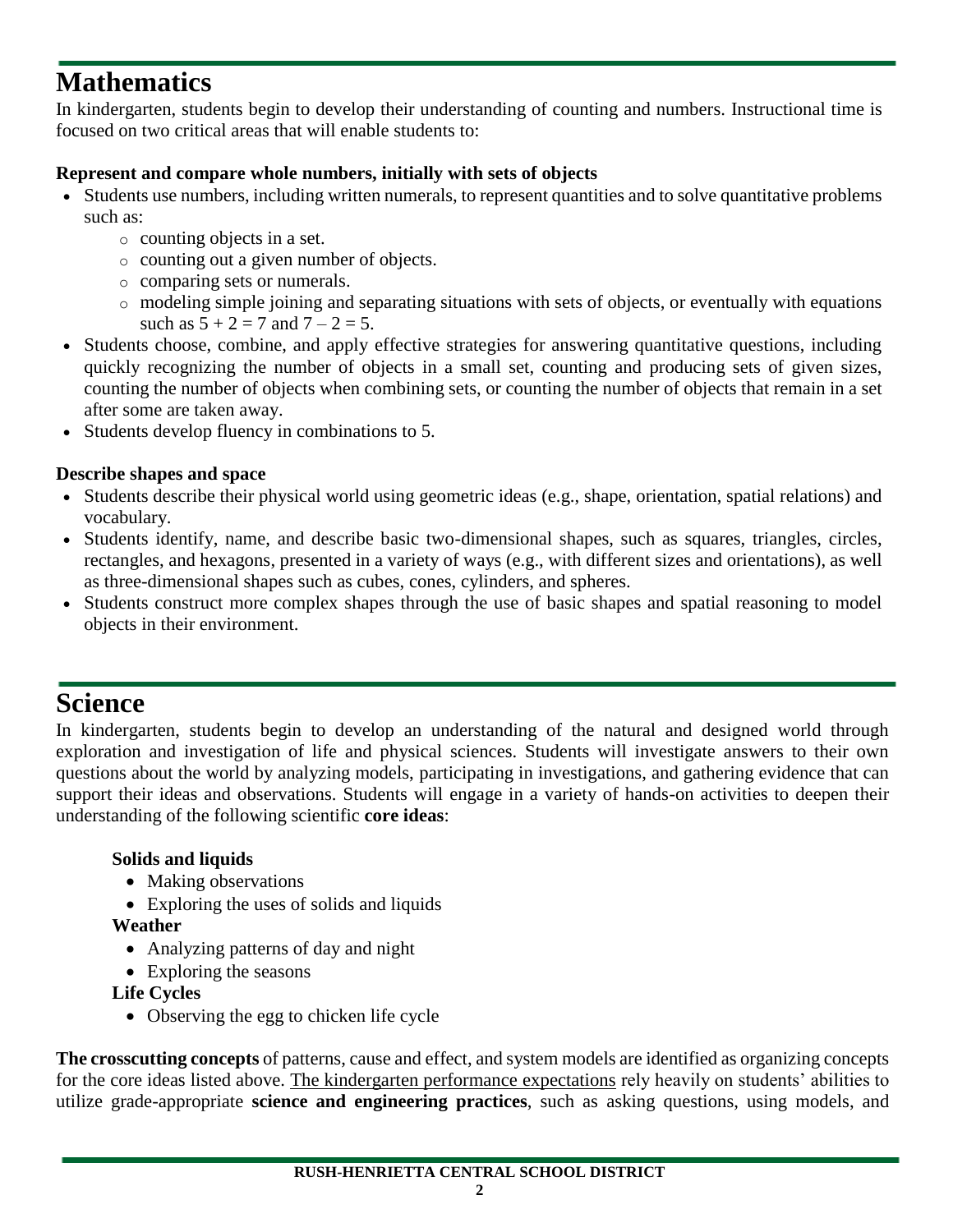carrying out investigations. Students are expected to use these practices to demonstrate their understanding of the core ideas listed above.

### **Social Studies**

In kindergarten, students will learn about "self and others." This will include learning about similarities and differences between children, families and communities. Students also will learn about holidays, symbols and traditions that unite us as Americans. In addition, students will learn about respect for others, and rights and responsibilities of individuals.

Unit topics and learning outcomes for kindergarten students in social studies include:

#### **Rules and Responsibilities**

- Demonstrate awareness of good health and safety practices.
- Demonstrate ability to interact with peers and adults following the rules of the classroom.
- Describe the results of following rules and the consequences of not following rules.
- Compare similarities and differences between home and school rules.

#### **Myself and Others**

- Identify characteristics of themselves that are similar to their classmates.
- Learn about and respect individual differences (diversity).
- Correctly use words related to chronology and time when recounting events and experiences.

#### **Economics**

- Distinguish between a need and a want.
- Identify examples of goods and services.
- Define scarcity and identify examples of scarcity.
- Explain why recycling and conservation are good choices.

#### **Geography**

- Identify the differences and similarities between a globe and a map.
- Locate familiar places or buildings in the community on a map.
- State their address, including house number, street and city.
- Correctly use words and phrases to indicate location and direction.

## **Health**

In kindergarten, health education is a shared responsibility between the classroom teacher and the School Nurse-Teacher. The goal of the elementary health curriculum is to promote the understanding of health and wellness, and to prepare students with the skills needed to set goals and make informed decisions about their health.

There are five units of study.

- Respecting Myself & Others (Violence Prevention Strand, and core elements of Mental Health)
- My Immune System
- My Family, My Self
- Tobacco, Alcohol & Other Drugs
- Safety Rules

Students also will continue to be encouraged to demonstrate effective communication and identify the people or systems they should turn to for support during emotional or physically harmful situations.

**RUSH-HENRIETTA CENTRAL SCHOOL DISTRICT**